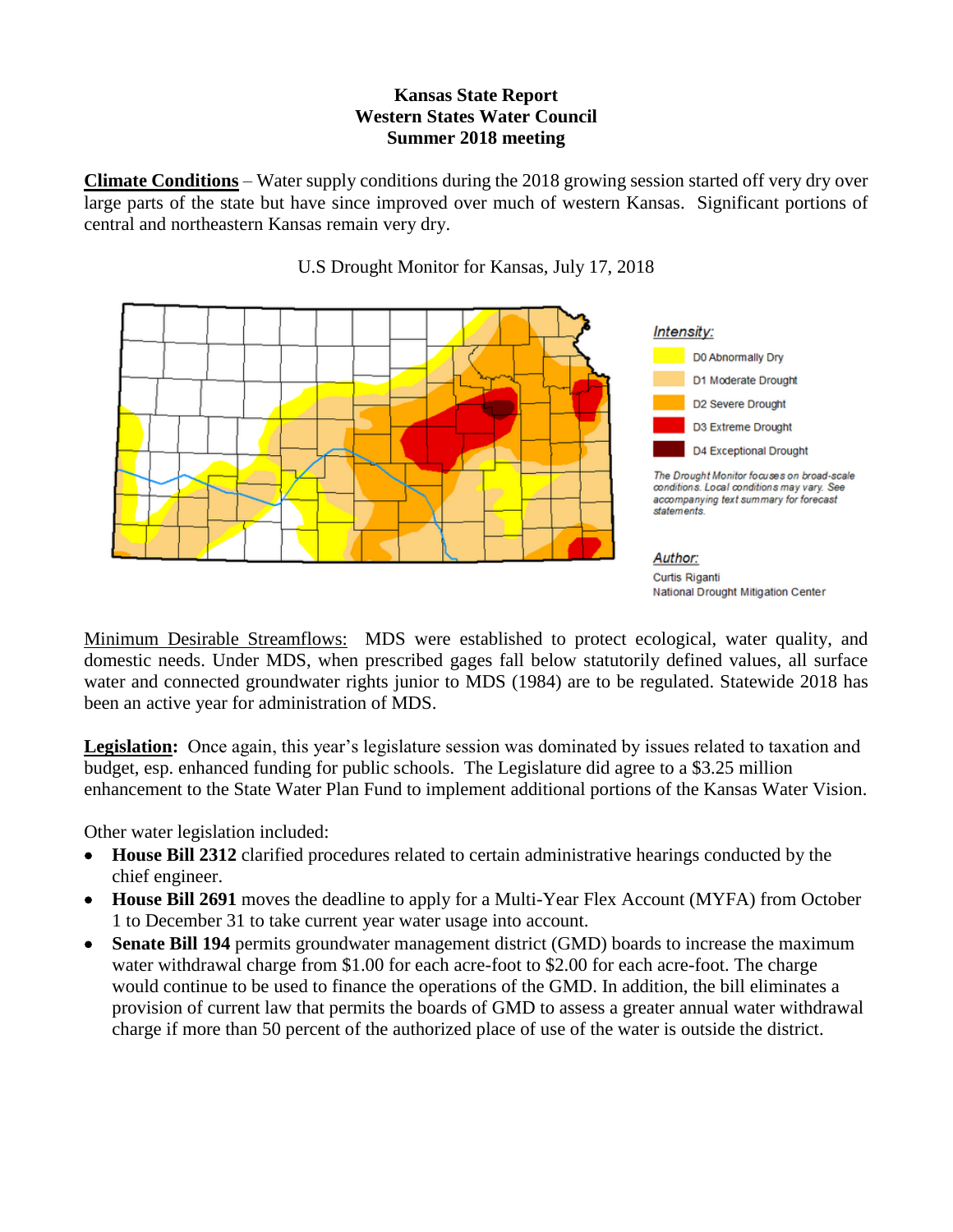## **Water management activities -** (for information visit [http://www.agriculture.ks.gov/dwr\)](http://www.agriculture.ks.gov/dwr)

- **Local Enhanced Management Areas (LEMAs).** In 2012, the Kansas Groundwater Management Districts was amended to allow GMDs to initiate the creation of these special management area in over-appropriated areas, providing a two-hearing process for their consideration.
	- o At the request of the Northwest Kansas GMD No. 4, after the required public hearings, the Sheridan 6 LEMA was extended for another 5 years, for the period 2018-22, under the same terms as the 2013-2017 LEMA, except for allowing carryover of a portion of any unused allocations from the first 5 years.
	- o During June 2017, GMD No. 4 requested a new District-wide LEMA, which provided for allocations based on the rate of decline in the aquifer by township. For township of low decline, no restrictions were proposed. For rates of decline in saturated thickness of 0.5% - 1 %/year, a 5-year allocation of 90 inches/acre is provided. For rates of decline of 1 % - 2 %/year, a 5-year allocation of 5 times the 80% net irrigation requirement for corn is provided. For rates of decline of greater than 2 %/year, a 5-year allocation of 5 times the 50% net irrigation requirement for corn is provided. The LEMA was opposed by a group of intervenors who sought to delay of the second hearing and requested additional due process. While the hearing was not delayed, additional process was added, resulting in an improved record for decision. On February 23, 2018, I issued an order of decision, returning the LEMA plan to the GMD with proposed modifications based on the hearing record. The GMD accepted the proposed modifications and the order of designation for the modified plan was issued on April 13, 2018. On June 13, 2018, a petition for judicial review and a notice disputing the validity of the LEMA were filed in Gove County District Court to challenge the LEMA orders and the validity of K.S.A. 82a-1041 (the LEMA statutory provisions). On June 26, 2018, a petition for judicial review was filed in Thomas County District Court seeking review of the LEMA order related to setting allocations for particular plaintiffs within the LEMA area.
	- o Western Kansas GMD No. 1 is actively exploring the use of the LEMA tool in the District, starting with a plan for the highly depleted Wichita County.
- **Water Conservation Areas (WCAs) –** In 2015, the Legislature amended our Water Appropriation Act to allow for the development of WCAs, which allows a water right owner or group of owners the opportunity to develop a management plan to reduce withdrawals to extend the usable life of the Ogallala-High Plains Aquifer, typically with increased flexibility to manage the reduced use. We now have 15 approved WCAs with more actively being considered. The most significant is the Wichita County WCA, a plan that covers the entire county which is highly depleted, with over 15% of the eligible acres of the area enrolled in the WCA.
- **Quivira National Wildlife Refuge Impairment Complaint** The U.S. Fish and Wildlife Service (Service) owns and operates the Quivira National Wildlife Refuge (Quivira), a wetland of international significance and part of the central U.S. flyway. Water is a critical component its operations with a water right priority date in 1957. After decades of voluntary efforts to resolve its concerns were unsatisfactory, the Service filed an impairment complaint with KDA-DWR in April of 2013. KDA-DWR published its final impairment investigation report during April 2016 finding that upstream junior groundwater pumping is regularly impairing the Service's senior water right. GMD No. 5 is developing a plan for an augmentation project as the cornerstone of the remedy of the impairment. They are also developing a LEMA proposal to reduce groundwater pumping to decrease the rate of increase in depletions.